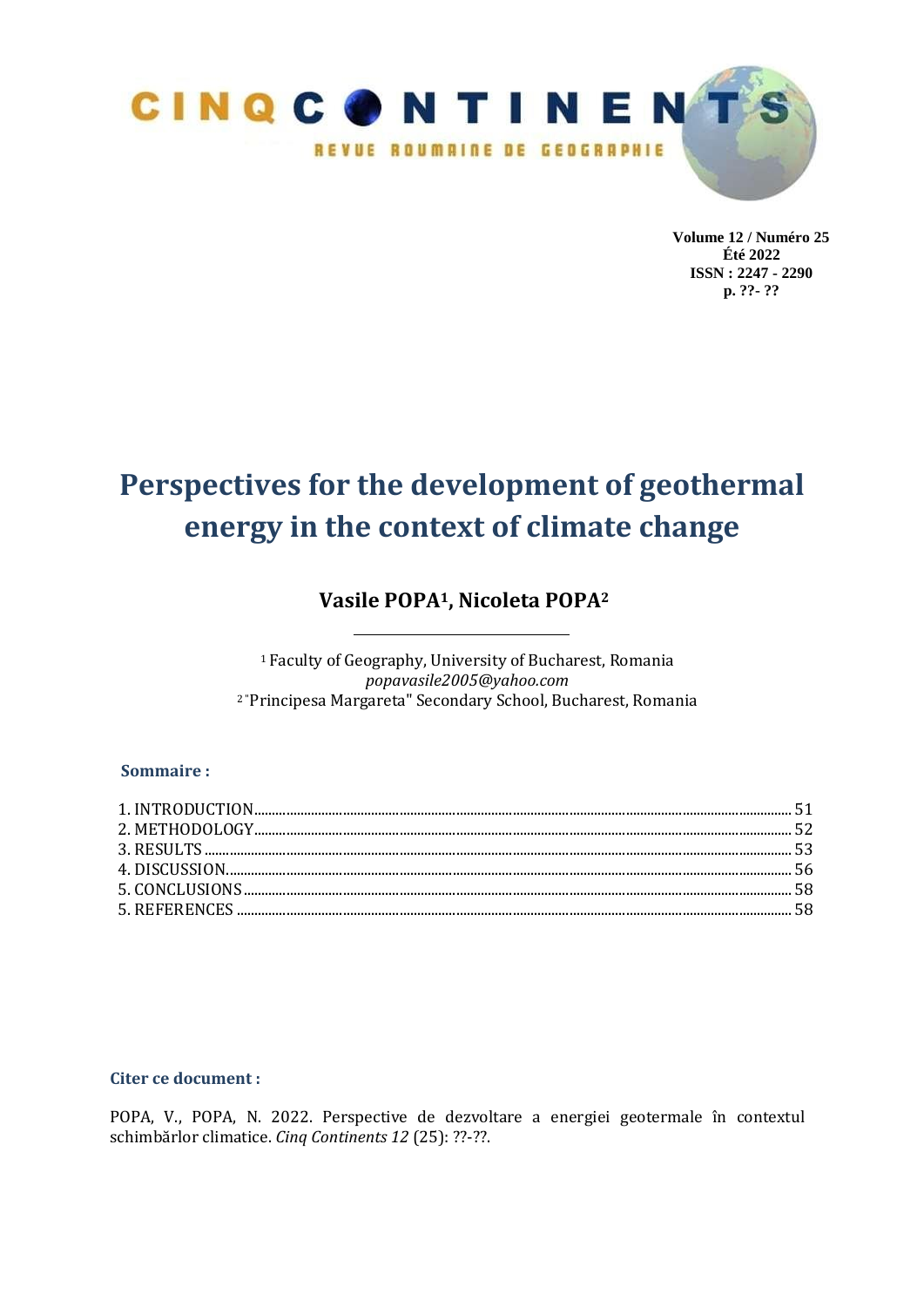# **Perspectives for the development of geothermal energy in the context of climate change**

## **Vasile POPA, Nicoleta POPA**

**Perspective de dezvoltare a energiei geotermale în contextul schimbărlor climatice.** Societatea umană se confruntă cu marea provocare de a reduce drastic emisiile de gaze cu efect de seră, concomitent cu asigurarea unor cantități sporite de energie. Deși ponderea surselor regenerabile de energie a crescut în ultimii ani, combustibilii fosili sunt încă utilizați pe scară largă și prin arderea lor se elimină în atmosferă mari cantități de bioxid de carbon. Există posibilitatea ca sursele regenerabile să nu poată furniza la timp suficientă energie pentru a înlocui combustibilii fosili. Energia geotermală este considerată o sursă de energie regenerabilă cu un potențial remarcabil de dezvoltare care ar putea contribui semnificativ la atenuarea schimbărilor climatice. Până în prezent însă contribuția energiei geotermale la producția de electricitate și căldură a fost redusă. Deși potențialul geotermal teoretic este imens, exploatarea acestuia încă se lovește de o serie de bariere, mai ales tehnologice, financiare și de mediu. Acest studiu analizează situația actuală a energiei geotermale și perspectivele de dezvoltare în contextul schimbărilor climatice.

**Cuvinte cheie**: schimbări climatice, energie regenerabilă, energie geotermală, perspective de dezvoltare, factori limitativi.

**Perspectives for the development of geothermal energy in the context of climate change.** Human society faces the great challenge of drastically reducing greenhouse gas emissions while providing increased amounts of energy. Although the share of renewable energy sources has increased in recent years, fossil fuels are still widely used and burning them removes large amounts of carbon dioxide into the atmosphere. Renewable sources may not be able to supply enough energy in time to replace fossil fuels. Geothermal energy is considered a renewable energy source with outstanding development potential that could significantly contribute to climate change mitigation. So far, however, the contribution of geothermal energy to the production of electricity and heat has been reduced. Although the theoretical geothermal potential is huge, its exploitation still faces a number of barriers, especially technological, financial and environmental. This study analyzes the current state of geothermal energy and development prospects in the context of climate change.

**Keywords**: climate change, renewable energy, geothermal energy, development prospects, limiting factors.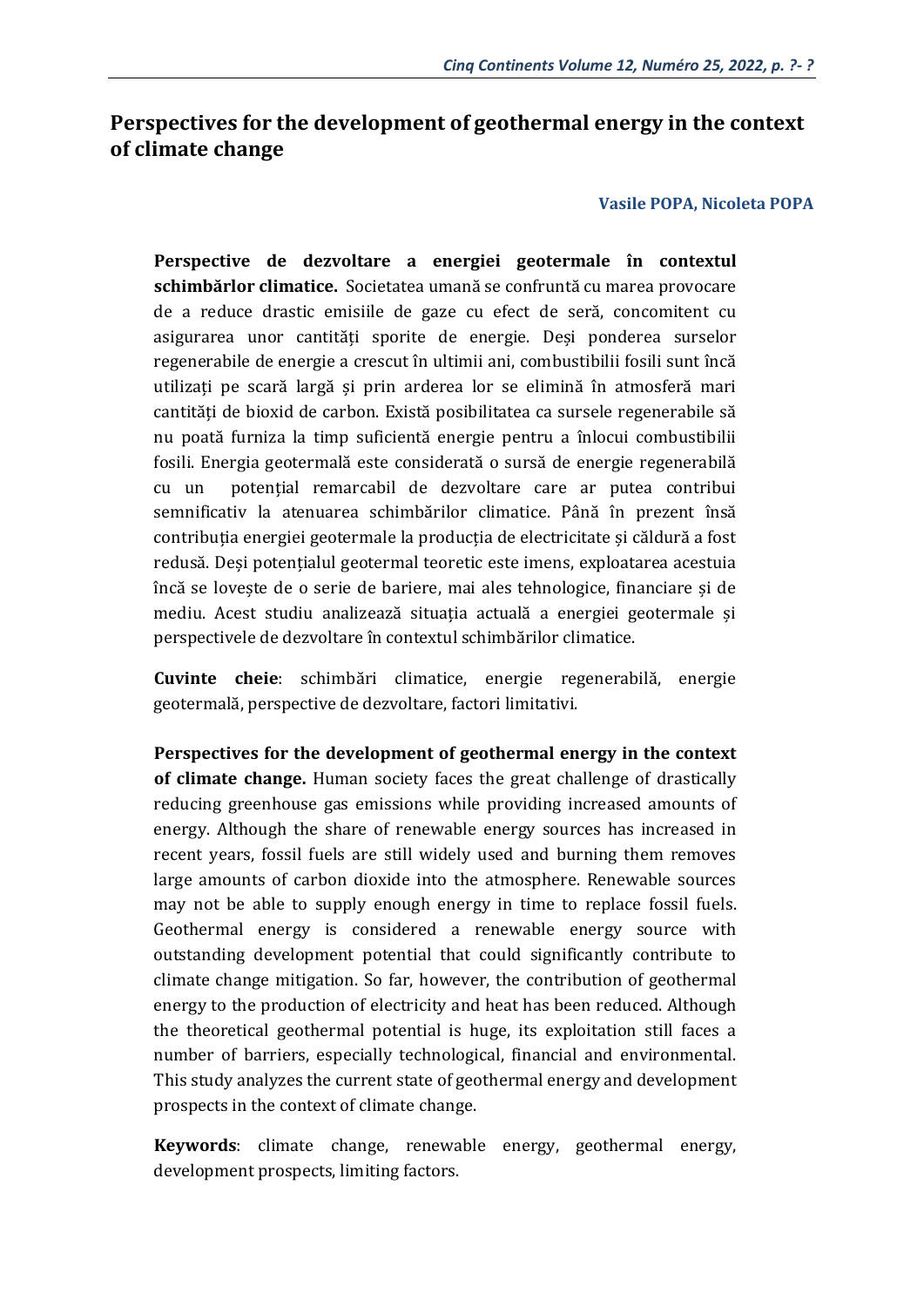#### **1. INTRODUCTION**

It is becoming increasingly clear that the Earth is facing many environmental changes, of which climate change is a major concern. These changes can be serious for the natural environment, population and human activities. According to the 2015 Paris Agreement, in order to avoid the serious effects of climate change on the environment, global warming should be limited to well below 2°C, preferably 1.5°C, compared to the pre-industrial period (UN, 2022). To achieve this long-term goal, the states of the world must reach the global peak of greenhouse gas emissions as soon as possible to create a climate-neutral world by the middle of the century. Thus, renewable energy sources need to replace fossil fuels that continue to dominate global electricity production. The global effort to reduce greenhouse gas emissions has encouraged the search for clean and renewable energy sources.

Geothermal energy is a type of renewable energy that uses heat produced naturally by the Earth (mainly by the decay of radioactive isotopes of uranium, thorium and potassium) and can be used directly for heating or electricity. On average, at depth the Earth's temperature rises by about 25-30°C/km. Thus, at a depth of 10 km the temperature would be over 300°C (World Energy Council, 2010).

At present, geothermal wells are usually more than 2 km deep, but they can reach up to 4 km. Liquid or vaporized water carries geothermal energy to the earth's surface. In addition to high rock temperatures, crack systems or porous structures are needed through which hot fluids can move.

Geothermal resources have a wide geographical distribution. Those that are located at a relatively shallow depth (usually < 400 m) are used worldwide mainly for heating buildings, including with the help of heat pumps (Goldstein et al., 2011). Most geothermal resources with sufficiently high temperatures (above 180°C), which are best suited for electricity generation, are located in the vicinity of recent volcanic regions, such as those in the western United States, Indonesia, the Philippines, Japan, East Africa, Iceland or New Zealand. Geothermal resources can be classified into convective (or hydrothermal) systems, which are the most common, conductive systems and deep aquifers (Table 1).

As a renewable source, geothermal energy could help mitigate the effects of climate change caused by burning fossil fuels if the geothermal potential were to be harnessed more intensely. An advantage of geothermal energy compared to other renewable energy sources (such as solar or wind energy, which are intermittent sources) is its year-round availability and flexibility. When electricity from intermittent sources varies throughout the day due to changing weather, geothermal power plants can increase or decrease production several times a day to balance the demand for electricity in the grid.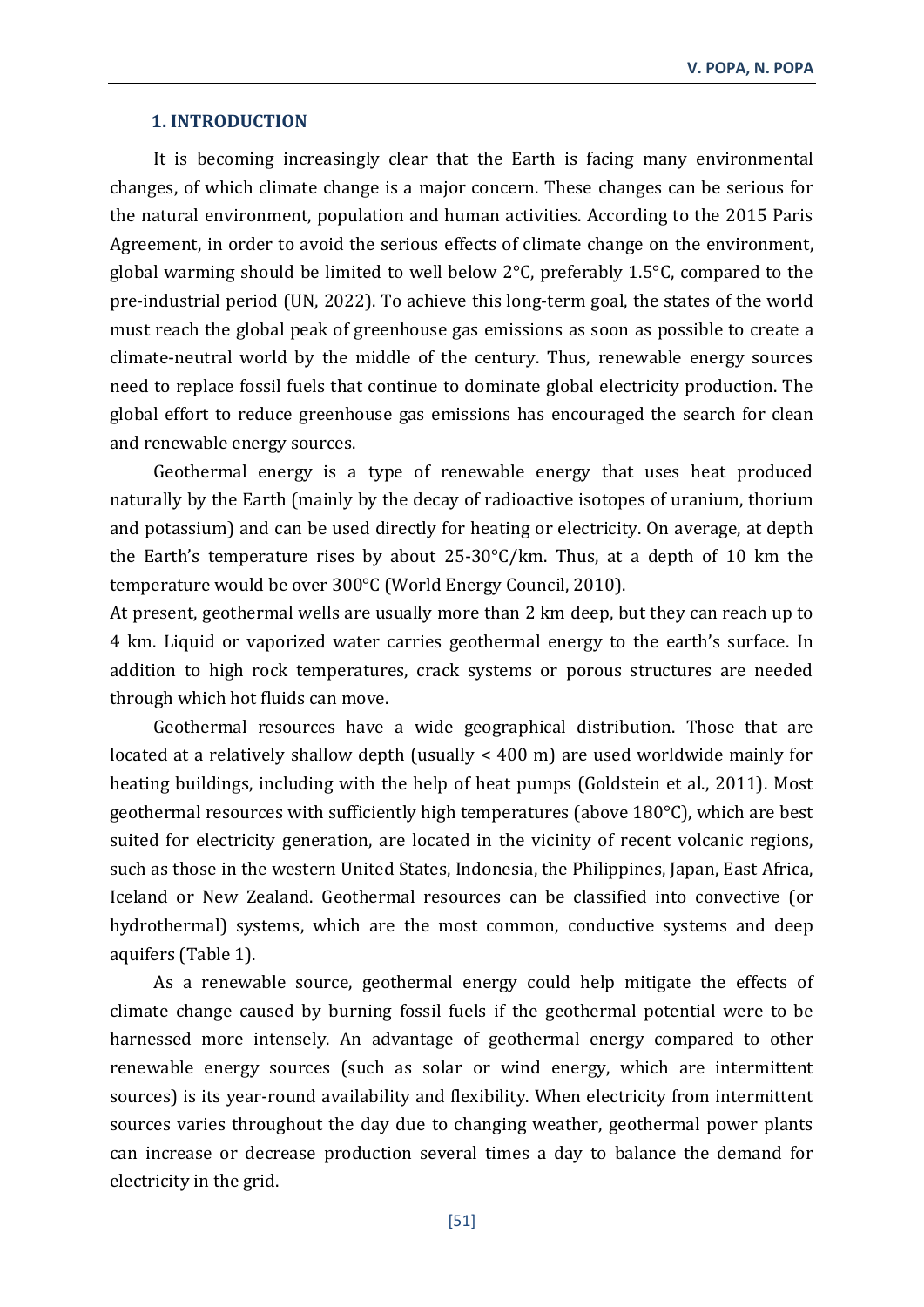| <b>Type</b>    | In-situ        | <b>Subtype</b>       | <b>Temperature</b> | <b>Utilization</b> |               |
|----------------|----------------|----------------------|--------------------|--------------------|---------------|
|                | fluids         |                      | range              | <b>Current</b>     | <b>Future</b> |
| Convective     | Yes            | Continental          | High,              | Power, direct      | Power, direct |
| systems        |                |                      | Intermediate       | use                | use           |
| (hydrothermal) |                |                      | Low                |                    |               |
|                |                | Submarine            | High               | None               | Power         |
| Conductive     | N <sub>o</sub> | Shallow              | Low                | Direct use         | Direct use    |
| systems        |                | $({<}400 \text{ m})$ |                    | (Geothermal        | (Geothermal   |
|                |                |                      |                    | heat pump)         | heat pump)    |
|                |                | Hot rock             | High,              | Prototypes         | Power, direct |
|                |                | (Enhanced            | Intermediate       |                    | use           |
|                |                | geothermal           |                    |                    |               |
|                |                | systems)             |                    |                    |               |
|                |                | Magma                | High               | None               | Power, direct |
|                |                | bodies               |                    |                    | use           |
| Deep aquifer   | Yes            | Hydrostatic          | High,              | Direct use         | Power, direct |
| systems        |                | aquifers             | Intermediate,      |                    | use           |
|                |                | Geo-                 | Low                | Direct use         | Power, direct |
|                |                | pressured            |                    |                    | use           |

|  |  | Table 1. Types of geothermal resources |
|--|--|----------------------------------------|
|  |  |                                        |

Note: High (>180°C), Intermediate (100-180°C), Low (<100°C) Source: Goldstein et al., 2011

In addition to being able to provide safe, long-term basic energy and reduce greenhouse gas emissions, geothermal energy can provide heat for a variety of direct uses, such as heating buildings and greenhouses. Unlike power plants, heat pumps use low-temperature geothermal resources that are much more available. Also, in order to produce a certain amount of electricity, geothermal power plants occupy smaller land areas compared to other renewable energy sources.

# **2. METHODOLOGY**

The statistical data used were taken from the databases of the International Renewable Energy Agency, the International Energy Agency, the International Geothermal Association or from the reports of world congresses on geothermal energy (Bertani, 2015 and Huttrer, 2021), which periodically collects and publishes energy data. Some data were plotted in order to track the time dynamics of the installed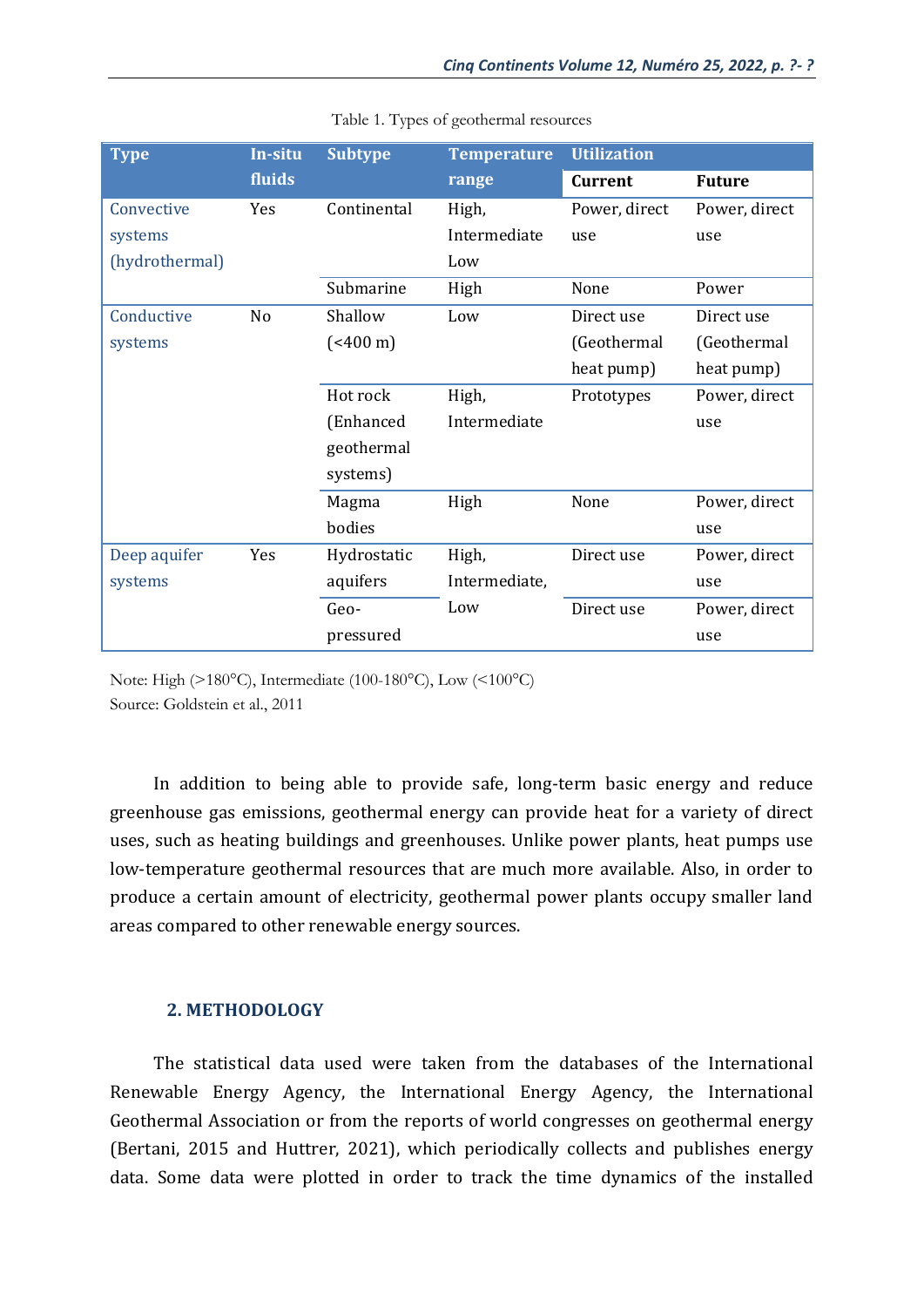geothermal capacity. The future evolution of renewable energy is based on data published by the International Energy Agency but also on other sources. The role of geothermal energy in the global effort to combat climate change and the problems it faces have been based on a series of scientific articles published in various journals and other sources.

# **3. RESULTS**

Geothermal waters have been used since ancient times for washing, recreation or therapeutic purposes. It was not until 1904 that Prince Piero Conti used natural steam from the Larderello geothermal field in Italy to produce electricity. In 1913, Conti completed the construction of a 250 kW commercial power plant powered by steam and in 1916 two more units of 3.5 MW each. Subsequently, the installed geothermal capacity for electricity generation has continuously increased (Figure 1). Exploitable geothermal resources are found worldwide and are used in over 80 countries (Burgassi, 1999; IGA, 2021).



Figure 1. Global geothermal power capacity (1950-2020) Source: Bertani, 2015 and Huttrer, 2021

The main geothermal fields are: CA-The Geysers, CA-Salton Sea, CA-Coso (USA), Cerro Prieto (Mexico), Tongonan/Leyte, Mak-Ban/Laguna (Philippines), Larderello (Italy), Java-Gunung Salak, Java-Darajat, Java-Wayang Windu (Indonesia), Hellisheidi (Iceland) or Wairakei (New Zealand) (Bertani, 2010).

Since the advent of the first such plant, the use of geothermal energy has become increasingly efficient. Electricity is obtained through several technological solutions: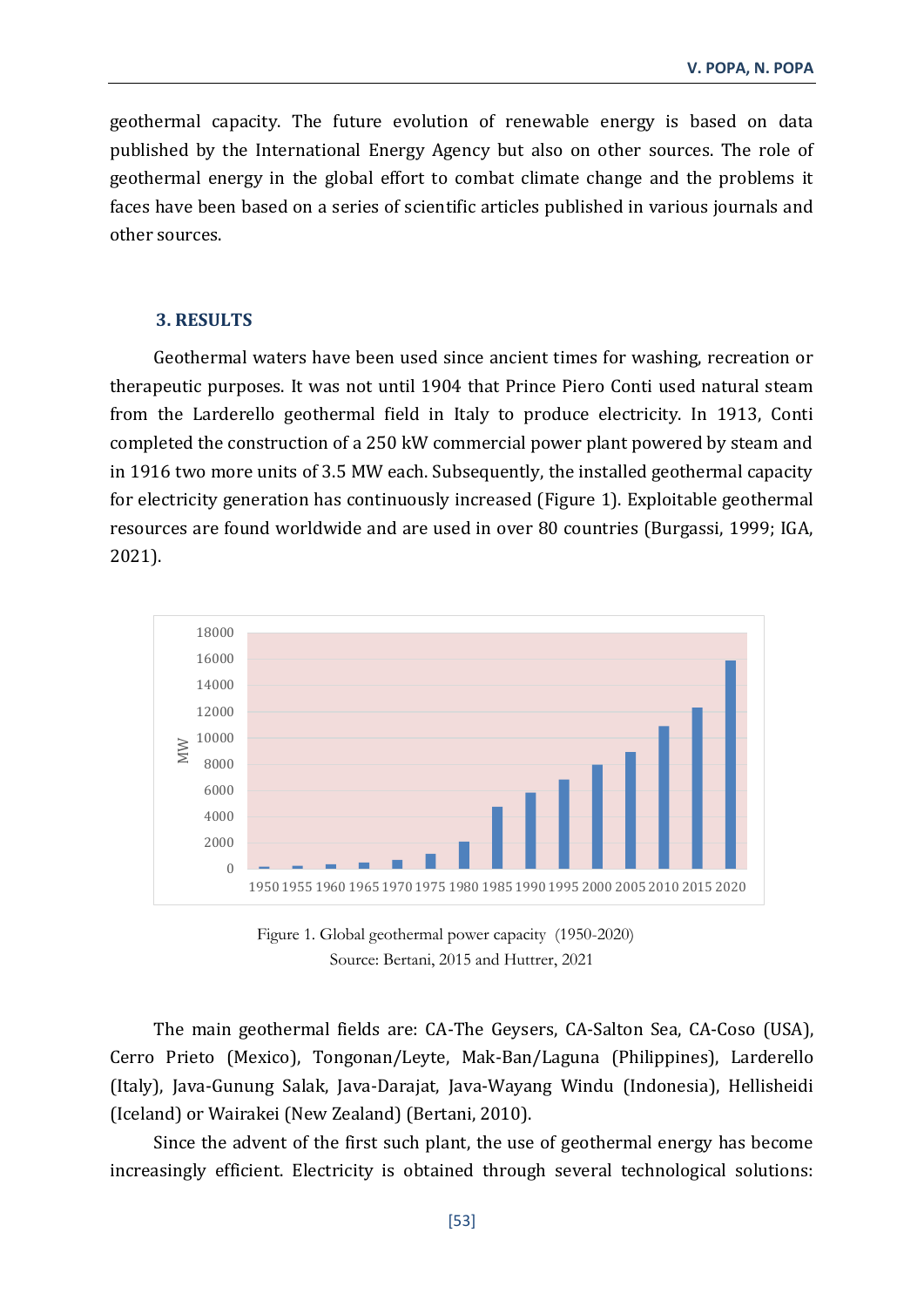*Flash plants* (are the most common types of geothermal power plants and work best for geothermal resources at temperatures above 180°C), *Direct dry steam plants* (type of geothermal power plant that uses steam with a temperature above 150°C), *Binary plants* (usually used for geothermal resource temperatures between 100°C and 170°C) and *Combined-cycle* or *hybrid plants* (S&P Global Platts, 2016).

In 2020, the global installed geothermal capacity was about 15.9 GW, about 5 GW more than in 2010 (Figure 2). The amount of electricity generated by geothermal power plants in 2020 was about 95 TWh/year (Huttrer, 2021). Within renewable energy sources (non-fuels), which provide about 23% of global electricity production, the contribution of geothermal energy is only 1.4%. If we refer to heat production, the share of geothermal energy in renewable sources (including industrial waste) is 5%, which is about 46 000 TJ (IEA, 2021a).



Figure 2. Global installed geothermal capacity (2010 - 2020) Source: IRENA, 2021

Of the 29 states that owned geothermal power plants in 2020, the top ten together had more than 94% of global installed capacity (Table 2). The vast majority of geothermal power plants are quite small, the average geothermal capacity for the units in operation (over 500 units) being about 21 MW (Bertani, 2010).

The United States has the highest installed geothermal capacity of about 3.7 GW, which is almost 23% of the global geothermal capacity. Over 90% of this capacity is in California and Nevada (U.S. Department of Energy, 2021). The second place is followed by Indonesia, the country with the highest geothermal potential in the world estimated at about 29 GW. Indonesia also has the largest geothermal power plant in the world, the 375 MW Gunung Salak. Iceland is also in the top ten, with geothermal energy supplying over 60% of the country's electricity (Huttrer, 2021). Iceland has been using geothermal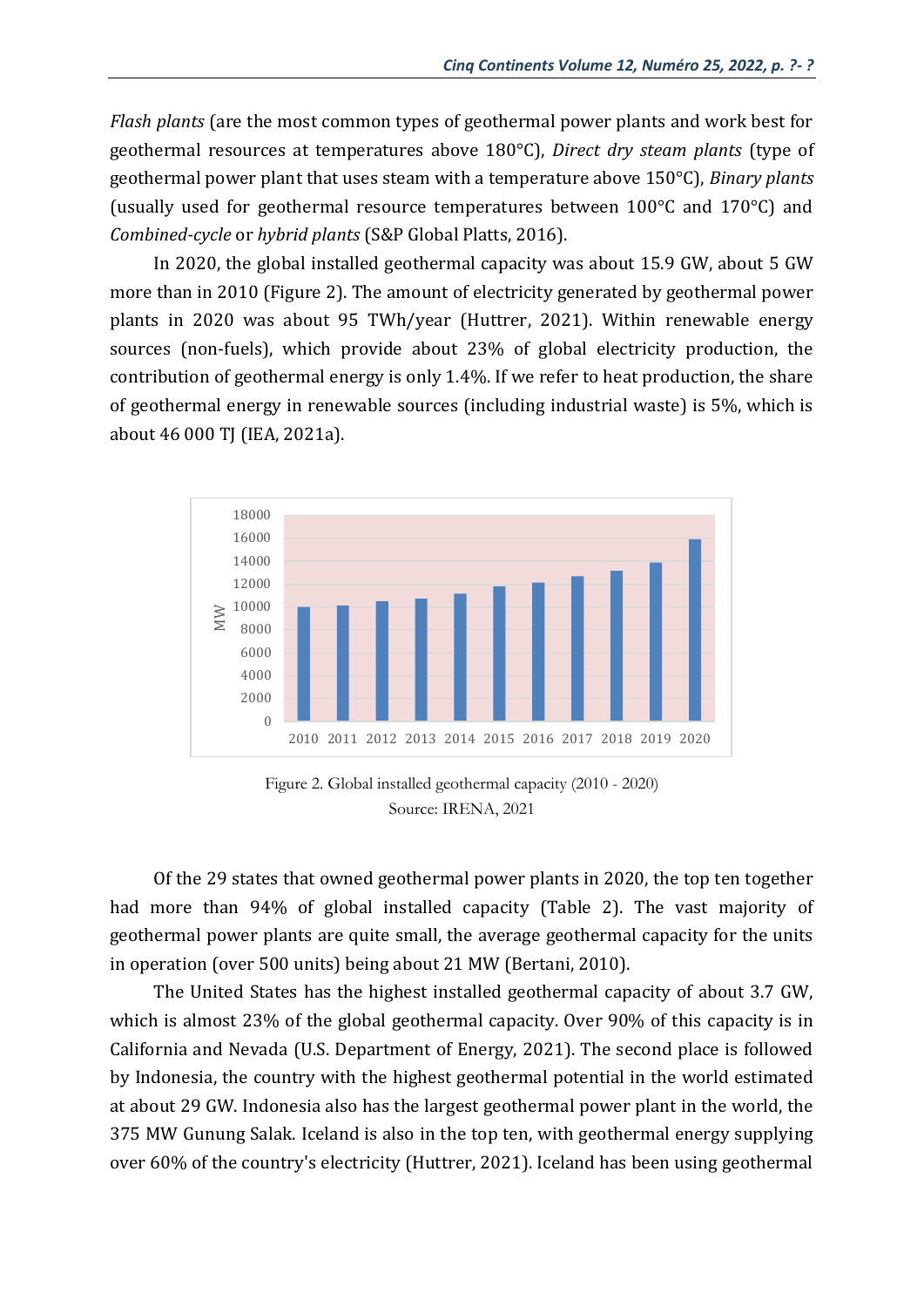energy for heating buildings for electricity generation and other direct uses since 1969. Although there are few states that use geothermal energy to generate electricity, their number is growing. Between 2015 and 2020, five new states completed their first geothermal power plants: Belgium, Chile, Croatia, Honduras and Hungary. Geothermal power plants are also planned for the short term in Argentina, Australia, Canada, China, Ecuador, Greece, Iran, Taiwan and the Caribbean (Dominica, Saint Lucia, Montserrat or Saint Vincent) (Huttrer, 2021).

|              | <b>Country</b> | <b>Installed capacity</b> | <b>Installed capacity</b> | <b>Installed capacity</b> |
|--------------|----------------|---------------------------|---------------------------|---------------------------|
|              |                | in 2010                   | in 2015                   | in 2020                   |
|              |                | (MW)                      | (MW)                      | (MW)                      |
| $\mathbf{1}$ | <b>USA</b>     | 3098                      | 3098                      | 3700                      |
| 2            | Indonesia      | 1197                      | 1 3 4 0                   | 2289                      |
| 3            | Philippines    | 1904                      | 1870                      | 1918                      |
| 4            | Turkey         | 91                        | 397                       | 1549                      |
| 5            | Kenya          | 202                       | 594                       | 1193                      |
| 6            | Mexico         | 958                       | 1017                      | 1105                      |
| 7            | New Zealand    | 762                       | 1005                      | 1064                      |
| 8            | Italy          | 843                       | 916                       | 916                       |
| 9            | Iceland        | 575                       | 665                       | 755                       |
| 10           | Japan          | 536                       | 519                       | 550                       |

Table 2. Top ten states after installed geothermal capacity (2010 – 2020)

Source: Bertani, 2015 and Huttrer, 2021

The total heat content of the Earth is estimated at  $12.6 \times 10^{12}$  EJ, and that of the Earth's crust at 5.4 x 10<sup>9</sup> EJ (Dickson and Fanelli 2003). This is the theoretical potential. Based on it, at current global consumption, geothermal energy could meet the world's energy needs for thousands of years (Bertani, 2010). However, only part of this resource can be extracted based on current technologies and limitations on rock permeability. The technical geothermal potential of the identified resources, suitable for electricity generation, was estimated by Stefansson (2005) at 200 GW (equivalent to 5.7 EJ/year), with a lower limit of 50 GW (1.4 EJ/year ). Stefansson assumed that unidentified resources are 5 to 10 times more abundant than those identified, being estimated at over 1000 GW (28.4 EJ/year). Regarding the direct use of geothermal energy, the global technical potential was estimated at 5000 GW (IRENA et al. 2021) and the economic one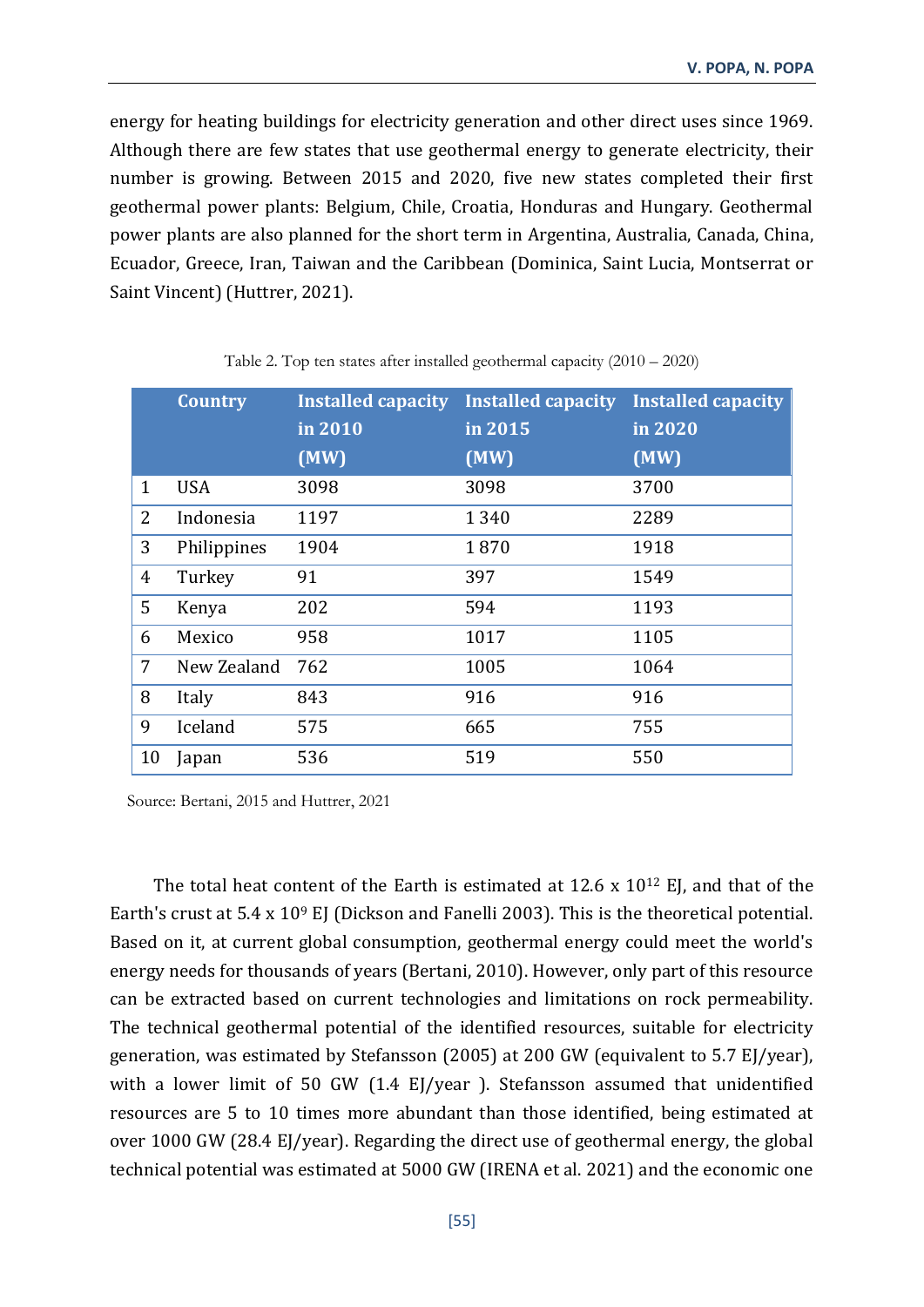at 800 GW (which means 10 EJ/year) until 2050 (Bertani, 2010). Till now, commercial exploitation has focused on areas where geological conditions create convective hydrothermal reservoirs and drilling to depths of up to 4 km can access fluids at temperatures from 180°C to more than 350°C (Goldstein et al. 2011).

#### **4. DISCUSSION**

Although the vast majority of geothermal energy currently comes from hydrothermal resources, it is believed that there is great potential for Enhanced Geothermal Systems (EGS), which are in the experimental phase in several countries such as the United States, Iceland, Great Britain, Germany, China, Portugal or the Netherlands (Huttrer, 2021). New technologies aim to extract energy from hot dry rocks with low natural permeability from depths of up to 10 km by improving rock permeability using hydraulic fracturing (Hébert et al. 2010, Carrara et al. 2020, Goldstein et al. 2011). If EGS technologies prove economically viable, it is believed that the development potential of geothermal energy will be enormous in many countries of the world and could reach 1200 GW (Bertani, 2010). According to Goldstein et al. (2011), with a view to 2050, geothermal energy could meet more than 3% of global electricity demand and about 5% of global heat demand.

According to the IEA (2021b), geothermal energy is not on track with the Net Zero Emissions by 2050 Scenario, which requires average annual increases in newly installed capacity of about 3.6 GW. In the last five years, the newly added geothermal capacity has averaged 500 MW/year and in 2020 only 200 MW. It is believed that this situation is caused by certain technical, financial, institutional or environmental barriers but also by strong competition from wind, solar and natural gas installations, which have lower predevelopment risks and costs per kWh. These barriers include: insufficient funding for exploration operations (which are risky), lack or slow duration of the adoption of geothermal energy legislation in some countries, bureaucratic delays in obtaining licenses or authorizations that greatly increase the time and cost of geothermal energy development, land use constraints in protected or tourist areas (such as spas), the level of acceptance by locals, or the negative impact on the environment (Goldstein et al., 2011; Huttrer, 2021). Regarding the risk of exploration in geothermal projects, which refers to the risk of not producing an economically feasible flow or temperature of thermal water, the current success rate is about 50% in green fields and 75% in exploited fields (Dumas, 2016; Carrara et al., 2020).

Geothermal projects usually have high initial investment costs and relatively low operating costs. The investment costs of a geothermal project are composed of the following components: exploration and confirmation of resources, drilling of production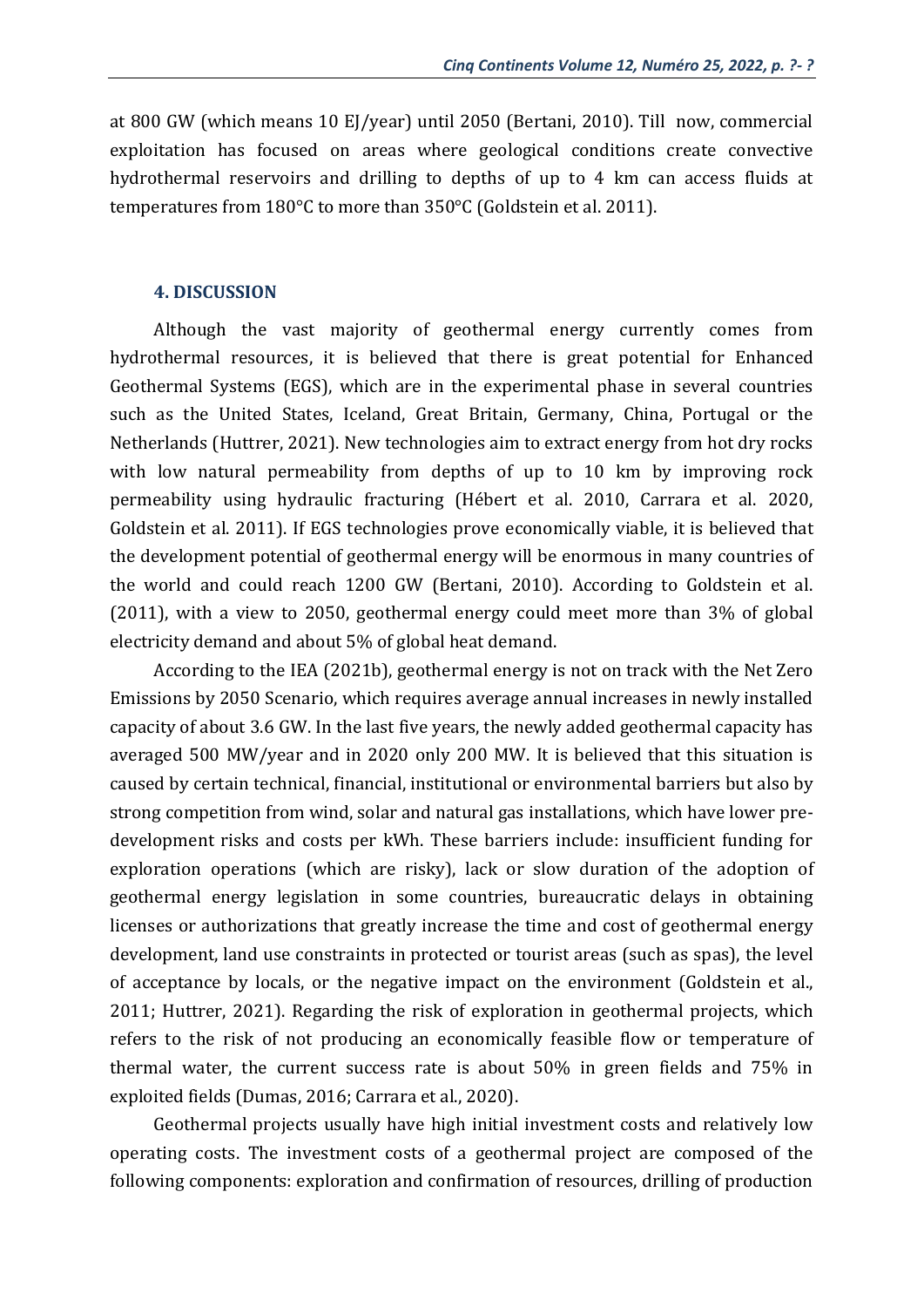and injection wells, surface installations and infrastructure and the power plant. It is encouraging that the costs of generating electricity from geothermal technologies are increasingly competitive and are expected to continue to decline until 2050 (Sigfusson and Uihlein, 2015). The costs of geothermal projects differ quite a bit, ranging between USD 1870 and USD 5050 per kilowatt (kW), with binary plants being the most expensive (IRENA, 2017).

Geothermal projects can have a number of negative effects on the local environment by changing land use and groundwater exploitation. Although it is considered a renewable energy source, the operation of geothermal power plants over several decades leads to the depletion of geothermal fluids. It takes decades or even centuries to restore them (Steingrímsson et al., 2005, Shortall et al., 2015). An environmental problem associated with geothermal power plants is the possibility of land instability. Because geothermal power plants extract fluids from underground tanks, the soil above them can settle over time, especially if the cold water is not reinjected.

Hydraulic fracturing is required to create deep geothermal reservoirs in lowpermeability hot rocks. Injecting large amounts of cold water under pressure into the hot rock can cause earthquakes (usually micro-earthquakes). The case of the 2006 Basel Deep Heat Mining Project for the construction of a pilot EGS geothermal power plant is well known. The injection of high-pressure water into the crystalline rock, at a depth of more than 4 km, has caused thousands of earthquakes, some with a local magnitude of more than 3 on the Richter scale, which have been recorded over several years. The material damage amounted to about CHF 7 million (Swiss Seismological Service, 2017).

The impact of geothermal energy on the climate is low, especially compared to fossil fuel power plants. Geothermal energy is considered an ecological energy source because there is no combustion process that emits carbon dioxide, the only direct emissions being associated with underground fluids. These fluids can contain varying amounts of gases, mainly  $CO<sub>2</sub>$  and small amounts of hydrogen sulfide (H<sub>2</sub>S) or methane (CH4), but also boron or arsenic, which can be harmful to ecosystems if they reach the surface. Lifecycle greenhouse gas emissions are estimated to be less than 80 g  $CO<sub>2</sub>eq/kWh$  for geothermal power plants and less than 202 g  $CO<sub>2</sub>eq/kWh$  for district heating systems and geothermal heat pumps (Goldstein et al., 2011). Values lower than 100 g CO2eq/kWh (for geothermal power plants) were also estimated by Marchand et al., 2015. Therefore, geothermal power plants produce low greenhouse gas emissions during their operation.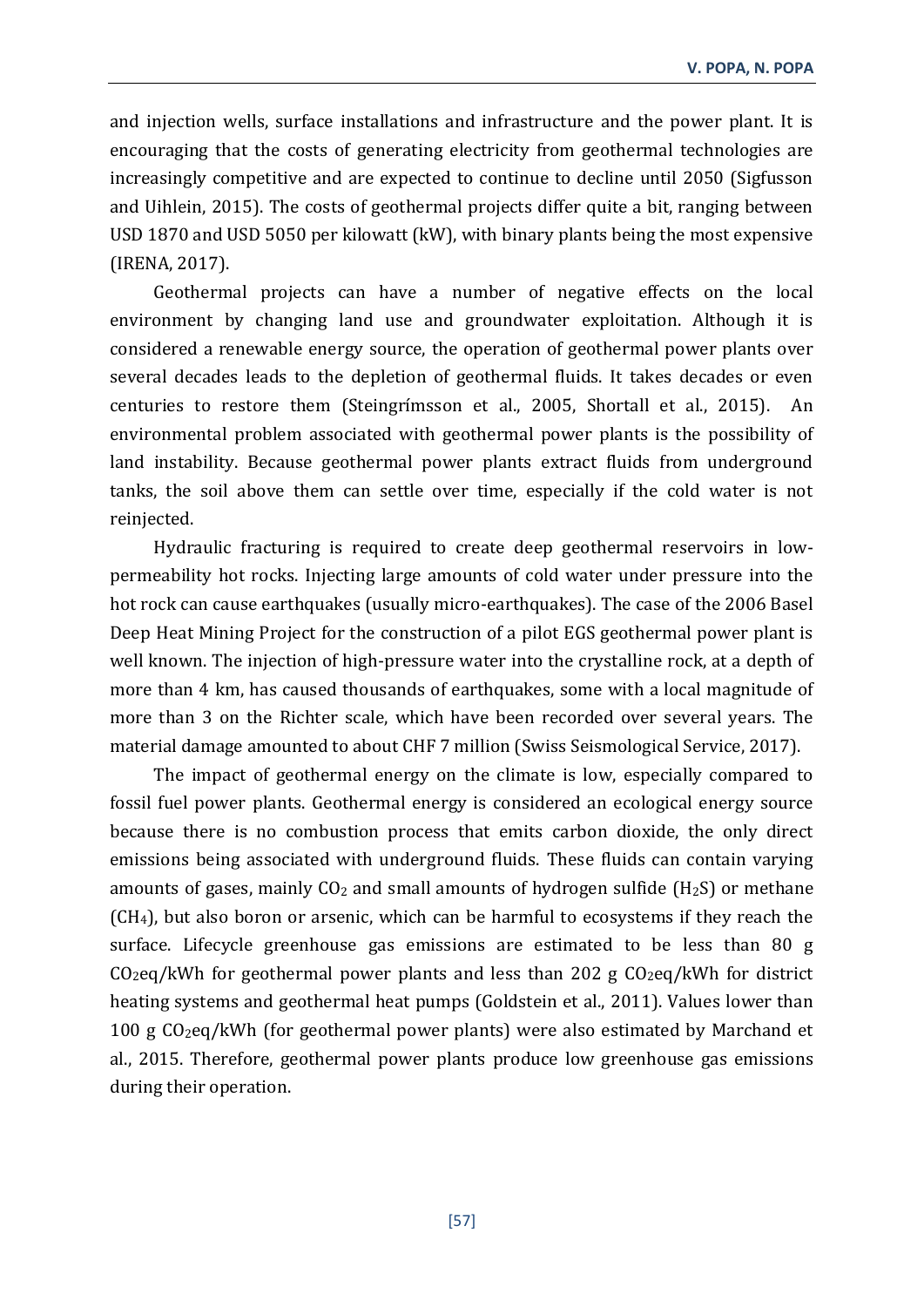## **5. CONCLUSIONS**

The prospect of serious effects of climate change on the environment requires an urgent shift to a low-emission greenhouse gas economy. This can be achieved by massively replacing fossil fuels with renewable energy sources or low-carbon sources. Although the share of renewable energy sources has increased in recent years, fossil fuels are still widely used. Renewable sources, along with fuel efficiency measures, may not be able to supply enough energy in time to replace fossil fuels.

Although geothermal energy has remarkable theoretical potential, which could significantly contribute to climate change mitigation, it is still under-exploited, mainly due to technological and financial barriers. Improved geothermal systems, although known for some time, are still in the experimental phase. High investment costs and exploration risks make it difficult for geothermal projects to find sources of funding, especially in the private sector. In addition, some negative effects on the environment at the local level could create a state of unrest and discontent among the population, which could delay or block some projects.

Till now, the contribution of geothermal energy to the production of electricity and heat has been reduced. Most likely, this energy source will be a viable alternative to electricity and heat in the long run.

# **5. REFERENCES**

- BERTANI, R. 2015. Geothermal Power Generation in the World 2010-2014 Update Report. *Proceedings World Geothermal Congress 2015*, Melbourne, Australia. Available at: https://www.geothermal-energy.org/pdf/IGAstandard/WGC/ 2015/01001.pdf. [07.2.2022]
- BERTANI, R. 2010. Geothermal Power Generation in the World 2005–2010 Update Report. *Proceedings World Geothermal Congress 2010*, Bali, Indonesia. Available at: www.geothermal-energy.org/pdf/IGAstandard/ WGC/2010/ 0008.pdf. [02.02.2022]
- BURGASSI, P.D. 1999. Historical outline of geothermal technology in the Larderello region to the middle of the 20th century. In: R. CATALDI, S. HODGSON and J.W. LUND (eds.). *Stories from a Heated Earth*. Geothermal Resources Council and International Geothermal Association, Sacramento, USA, pp. 195-219.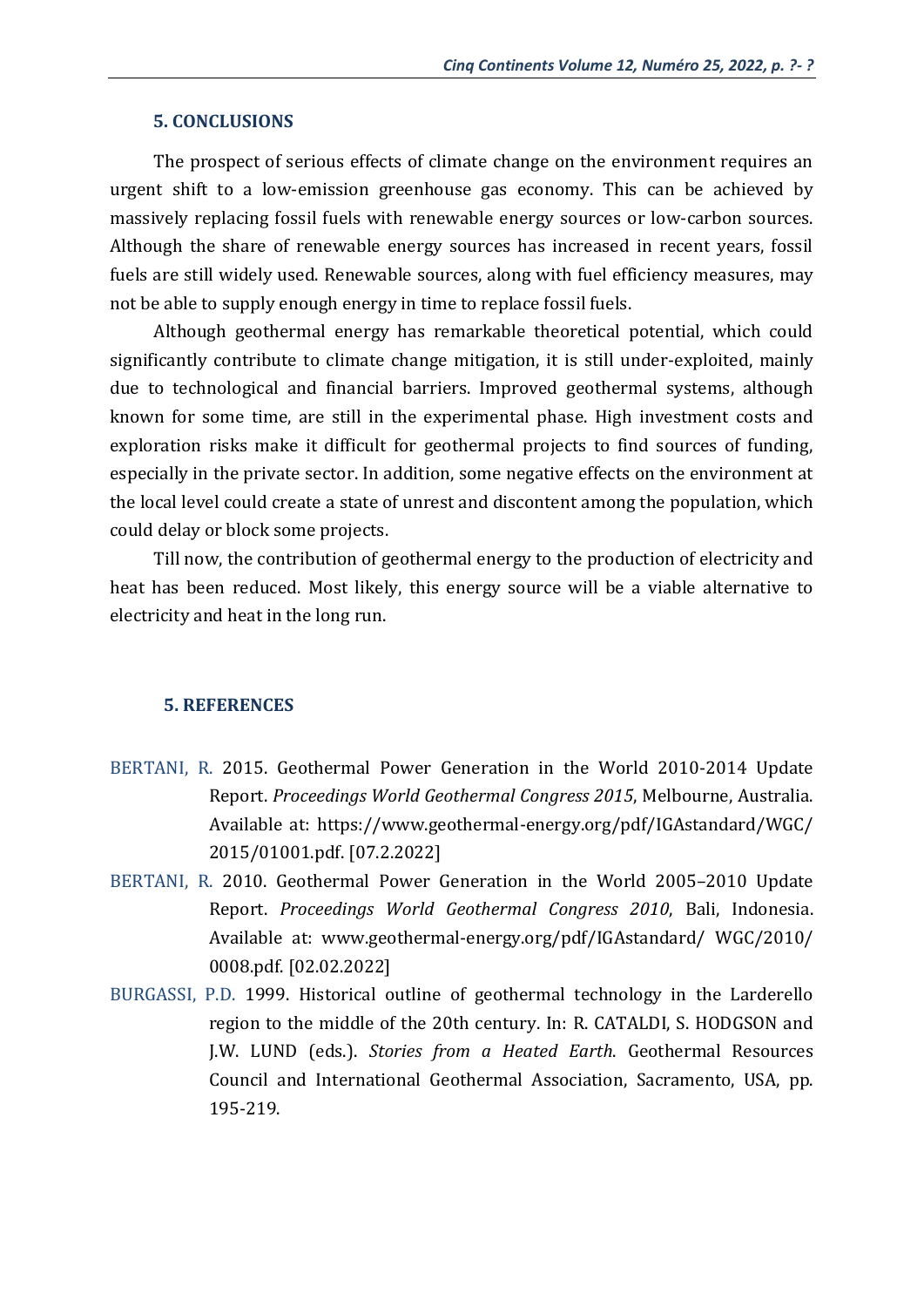- CARRARA, S., SHORTALL, R., UIHLEIN, A. 2020. *Geothermal Energy Technology Development Report 2020*. EUR 30508 EN, Publications Office of the European Union, Luxembourg.
- DICKSON, M.H., FANELLI, M. 2003. *Geothermal energy: Utilization and technology*. Renewable Energy Series, United Nations Educational, Scientific and Cultural Organization, Paris, France, 205 pp.
- DUMAS, P. 2016. Deep drilling costs reduction. *Proceedings of the European Geothermal Congress 2016*, Strasbourg, France.
- GOLDSTEIN, B., HIRIART, G., BERTANI, R., BROMLEY, C., GUTIÉRREZ‐NEGRÍN, L., HUENGES, E., MURAOKA, H., RAGNARSSON, A., TESTER, J., ZUI, V. 2011. Geothermal Energy. In: O. EDENHOFER, R. PICHS‐MADRUGA, Y. SOKONA, K. SEYBOTH, P. MATSCHOSS, S. KADNER, T. ZWICKEL, P. EICKEMEIER, G. HANSEN, S. SCHLÖMER, C. VON STECHOW (eds). *IPCC Special Report on Renewable Energy Sources and Climate Change Mitigation*, Cambridge University Press, Cambridge, United Kingdom and New York, USA.
- HÉBERT, R., LEDÉSERT, B., BARTIER, D., DEZAYES, C., GENTER, A., GRALL, C. 2010. The Enhanced Geothermal System of Soultz-sous-Forêts: A study of the relationships between fracture zones and calcite zones. *Journal of Volcanology and Geothermal Research* 196, pp. 126-133.
- HUTTRER, G.W. 2021. Geothermal Power Generation in the World 2015-2020 Update Report. *Proceedings World Geothermal Congress 2020+1*, Reykjavik, Iceland;
- INTERNATIONAL RENEWABLE ENERGY AGENCY (IRENA). 2021. Geothermal Energy Data. Available at: https://www.irena.org/geothermal. [08.02.2022]
- IRENA, GLOBAL GEOTHERMAL ALLIANCE, INTER-AMERICAN DEVELOPMENT BANK. 2021. Geothermal: The Solution Underneath. The value of Geothermal for a Clean Energy Transition. Available at: http:/ www.globalgeothermalalliance.org/media/Files/IRENA/GGA/Publications /Geothermal---The-Solution Underneath.pdf. [11.01.2022]
- IRENA 2017. Geothermal Power: Technology Brief. International Renewable Energy Agency, Abu Dhabi. Available at: https://www.irena.org/- /media/Files/IRENA/Agency/Publication/2017/Aug/IRENA\_Geothermal\_P ower\_2017.pdf. [13.01.2021]
- INTERNATIONAL ENERGY AGENCY (IEA). 2021a. Data and statistics. Available at: https://www.iea.org/dataandstatistics/databrowser?country=WORLD&fue l=Renewables%20and%20waste&indicator=RenewGenBySource.
- IEA. 2021b. Geothermal Power. IEA, Paris. Available at: https://www.iea.org/reports/ geothermal-power. [21.01.2022]